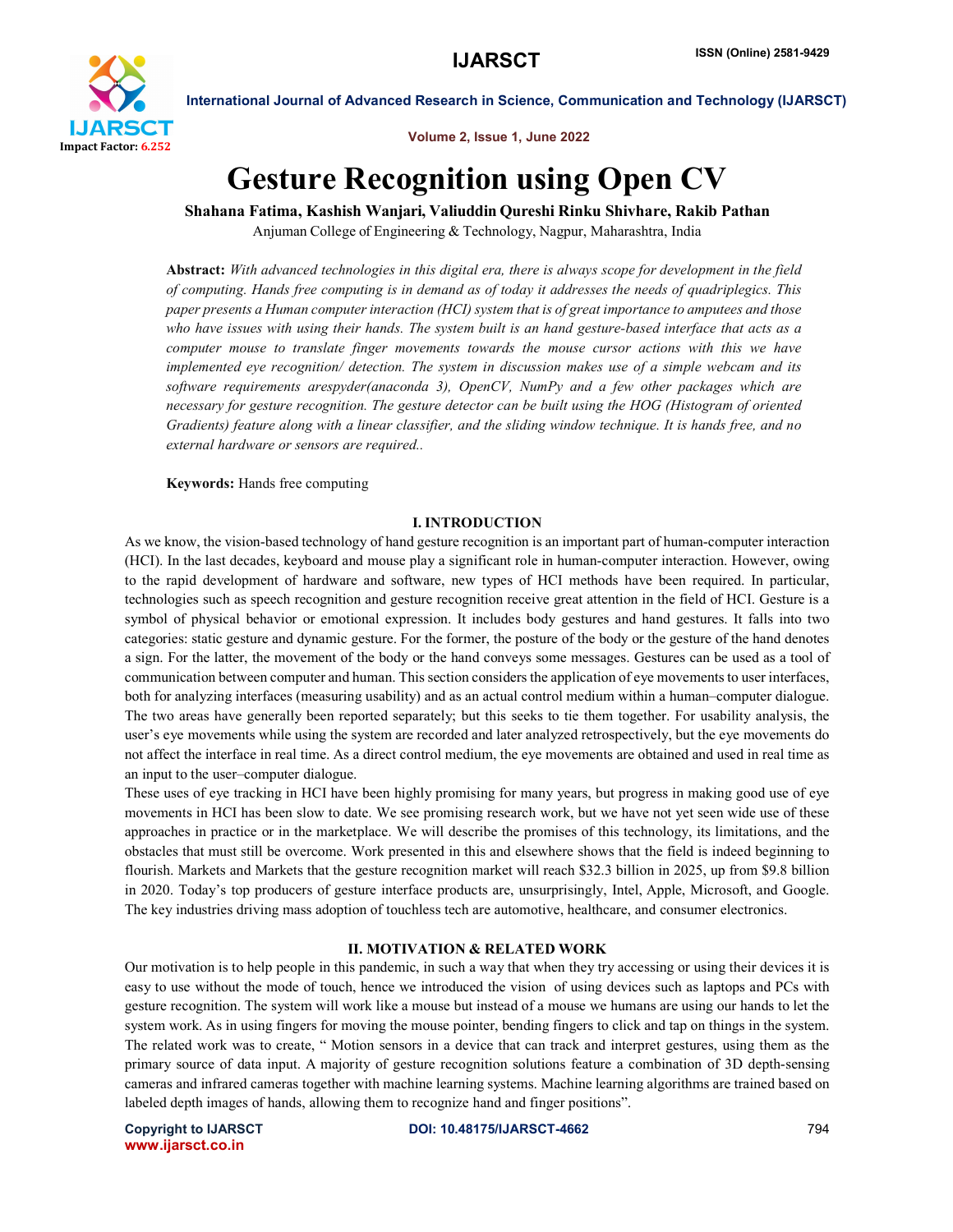

# Volume 2, Issue 1, June 2022

We have also focused on the theory of Retina sensoring, hence we have also added a future scope in our module to detect eyes/ retina and using them users will be able to move their mouse pointers on different locations in the system, by blinking of eyes the user will be able to click on the items, this was generally an idea for the amputees.

# III. PROPOSED SYSTEM

Most gesture recognition methods usually contain three major stages. The first stage is object detection. The target of this stage is to detect objects in the digital images or videos. Many environment and image problems are needed to solve at this stage to ensure that the contours or regions can be extracted precisely to enhance the recognition accuracy. Common image problems contain unstable brightness, noise, poor resolution and contrast. The better environment and camera devices can effectively improve these problems. However, it is hard to control when the gesture recognition system is working in the real environment or is becoming a product. Hence, the image processing method is a better solution to solve these image problems to construct an adaptive and robust gesture recognition system. The second stage is object recognition. The detected hand objects are recognized to identify the gestures. At this stage, differentiated features and effective classifiers selection are a major issue in most research. The third stage is to analyze sequential gestures to identify users instructions or behaviors.

# 3.1 Prerequisites

- 1. We used Python version 3.8 This project implements a hand recognition and hand gesture recognition system using OpenCV on Python 2.7. A histogram based approach is used to separate out a hand from the background image. Background cancellation techniques are used to obtain optimum results.
- 2. Spyder(anaconda) : Spyder is an IDE aimed at mainly scientific researchers, data analysts, or those involved in scientific package creation. Spyder's developers have designed it hence, to be the ideal tool for developing Python applications, and Spyder itself has been created using Python.
- 3. OpenCV : OpenCV is a cross-platform library using which we can develop real-time computer vision applications. It mainly focuses on image processing, video capture and analysis including features like face detection and object detection.
- 4. NumPy : NumPy is a Python library used for working with arrays. It also has functions for working in the domain of linear algebra, fourier transform, and matrices. NumPy was created in 2005 by Travis Oliphant. It is an open source project and you can use it freely. NumPy stands for Numerical Python.
- 5. AutoPy : AutoPy is a simple, cross-platform GUI automation library for Python. It includes functions for controlling the keyboard and mouse, finding colors and bitmaps on-screen, and displaying alerts. Currently supported on macOS, Windows, and X11 with the XTest extension. Python 2.7, or Python 3.5 and up.
- 6. MediaPipe MediaPipe is an open-source, cross-platform Machine Learning framework used for building complex and multimodal applied machine learning pipelines. It can be used to make cutting-edge Machine Learning Models like face detection, multi-hand tracking, object detection, and tracking, and many more.



Copyright to IJARSCT **DOI: 10.48175/IJARSCT-4662** 795 Fig 3.1 : This is our detected hand will look like, along with the code

www.ijarsct.co.in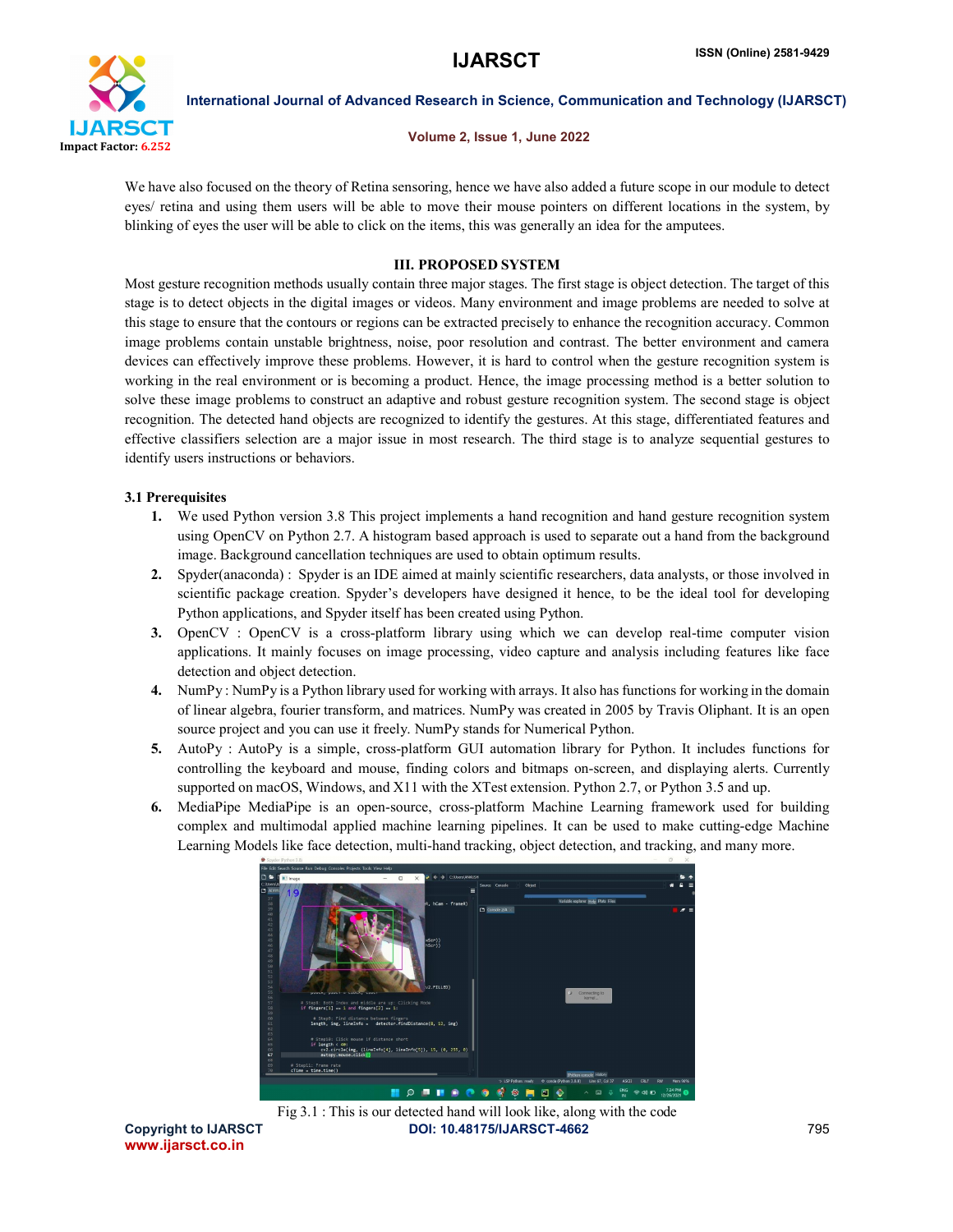

# Volume 2, Issue 1, June 2022

Hand gesture image capture The construction of a database for hand gestures (i.e., the selection of specific hand gestures) generally depends on the intended application. A vocabulary of six static hand gestures is made for HCI

Looking on to eye sensor for the amputees, the module looks like:



Fig 3.2 : Retina detected by user

# 3.2 Advantages

- 1. Touching random device is avoided
- 2. Easily work done with simple use of hands

# IV. CONCLUSION & FUTURE SCOPE

The hand region is detected from the background by the background subtraction method. Then, the palm and fingers are segmented. On the basis of the segmentation, the fingers in the hand image are discovered and recognized. We provide hand tracking based control system and eye recognition. The system includes the mouse functions, so that users can use our system to achieve almost all of the inputs to the computer without traditional input equipment. Currently, this system is applied for the general operating behavior to interact with computers by simulating mouse and keyboard. In the future, we will try to add new operation functions for more usage situations for users to communicate with media and adjust our system on new platforms, such as tablets or phones. We will also develop series operation modules in order to achieve a complete operating experience for users from turning on to turning off the computer.

The performance of the proposed method highly depends on the result of hand detection. If there are moving objects with the color similar to that of the skin, the objects exist in the result of the hand detection and then degrade the performance of the hand gesture recognition.

However, the machine learning algorithms can discriminate between the hand from the background. ToF cameras provide the depth information that can improve the performance of hand detection. So, in future works, machine learning methods and ToF cameras may be used to address the complex background problem and improve the robustness of hand detection.

# **REFERENCES**

- [1]. C.-S. Lee, S. Y. Chun, and S. W. Park, "Articulated hand configuration and rotation estimation using extended torus manifold embedding," in Proceedings of the 21st International Conference on Pattern Recognition (ICPR '12), pp. 441–444, November 2012.
- [2]. A. D. Bagdanov, A. Del Bimbo, L. Seidenari, and L. Usai, "Real-time hand status recognition from RGB-D

www.ijarsct.co.in